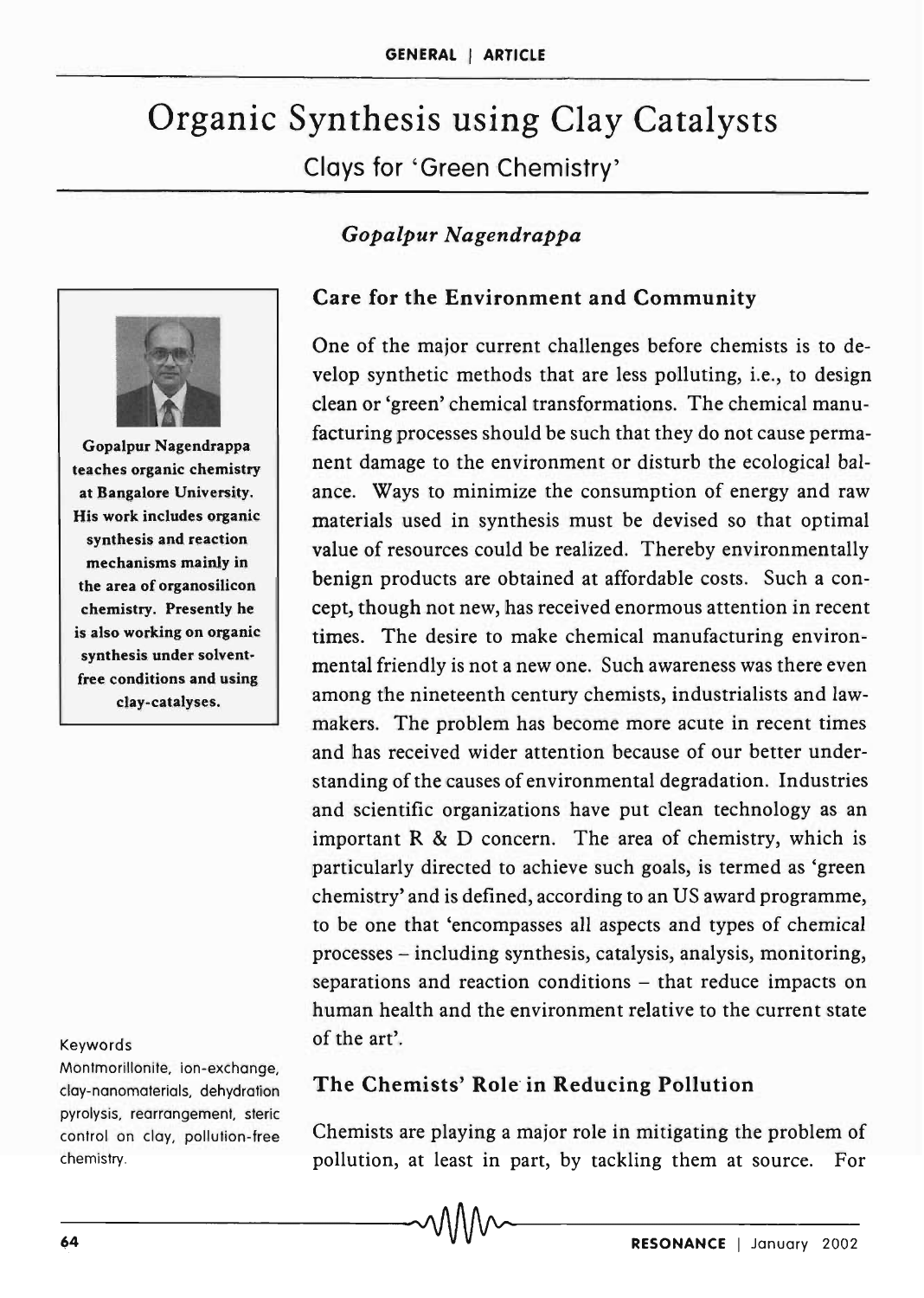example, two problems of global proportions that have been worked out with a fair degree of success by chemists are (1) the reduction of pollution from automobile emission by developing catalytic converters for motor cars and (2) the synthesis of alternative chemicals for replacing fluorochlorocarbons used in refrigeration equipment.

Efforts to realize the objectives of making chemical manufacturing ecologically benign are being made at different stages of reaction sequence in the laboratory synthesis or industrial production. For example,

1. Developing milder reaction conditions like (a) avoiding strong acids or bases and other corrosive media and (b) bringing down reaction temperature and pressure.

2. Reducing the number of steps in a reaction sequence.

3. Formulating more efficient isolation and purification procedures.

4. Replacing hazardous or expensive reactants and reagents by safer and economical ones.

5. Developing solvent-free processes or minimizing the use of solvent or using solvents that can be quantitatively recovered at low cost.

6. Devising stereo- and regio-selective synthetic procedures.

In addition, many other possibilities to modify a preparative sequence are likely to be found in individual cases.

## **Catalysts for Controlling Pollution**

In achieving many of these goals, catalysts help the synthetic chemist in a big way. Catalysts could be simple or complex, synthetic or natural chemicals, which are capable of making an otherwise impracticable reaction to occur under the mildest possible conditions. An important family of catalysts that has received considerable attention of the synthetic chemist in recent times is derived from the soil, the most noteworthy ones being clays and zeolites.

Efforts to realize the objectives of making chemical manufacturing ecologically benign are being made at different stages of reaction sequence in the laboratory synthesis or industrial production.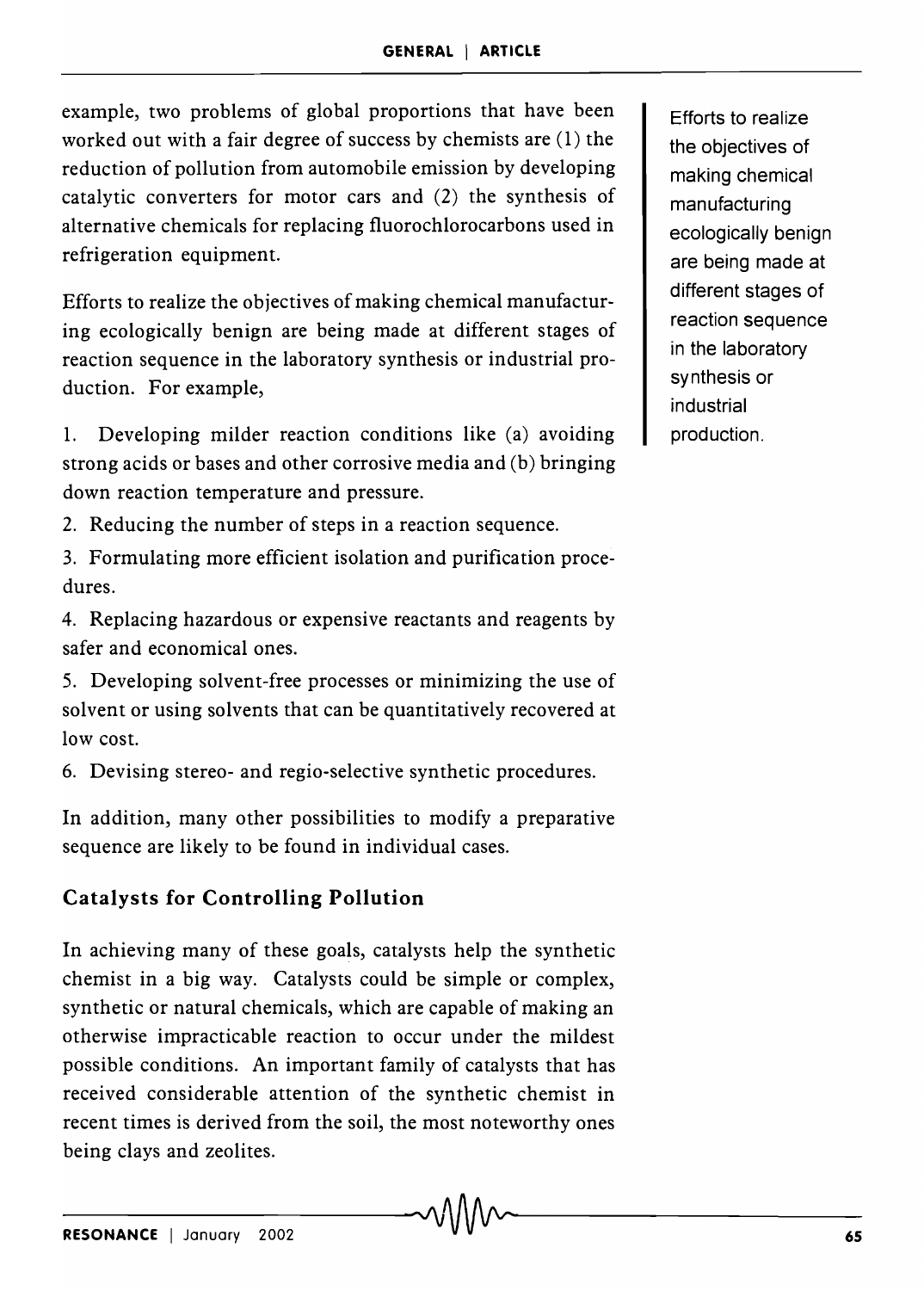Clays are a class of soil with a particle size of <2 mm in diameter  $(-7.2 \times 10^{11}$ particles per gram of clay, which implies a surface area of about 23000 cm2 per gram) they are crystalline hydrous aluminosilicates, and also contain various other cations.

# **The Nature of Clays**

Clays are solid acidic catalysts which can function as both Bronsted and Lewis acids in their natural and ion-exchanged form. They are also known to act as radical catalysts. Modified smectite (swelling) clays can be very selective catalysts for a wide range of organic transformations. Using clay catalysts, environmentally benign green chemistry can be done both at industrial level and laboratory scale.

Clays are a class of soil with a particle size of  $\leq$  2 mm in diameter  $(-7. 2 \times 10^{11}$  particles per gram of clay, which implies a surface area of about 23000  $\text{cm}^2$  per gram). Their characteristic physical features are, they are sticky and plastic when moist, but hard and cohesive when dry. Structurally, they are crystalline hydrous aluminosilicates, and also contain various other cations. Their chemical composition and crystal structure are the basis on which they are divided into four main groups such as, illite, smectite, vermiculite, and kaolinite. Among these, the one that is found to be most useful as a catalyst to the synthetic organic chemist is a subgroup of the smectite clay, called montmorillonite, which is the main constituent of bentonites and Fuller's earth.

## **The Structure and Properties of Montmorillonite Clay**

The montmorillonite lattice is composed of a sheet of octahedrally coordinated gibbsite  $[A1,(OH)]$  sandwiched between two sheets of tetrahedrally coordinated silicate  $[SiO<sub>4</sub>]$ <sup>4</sup>-sheets *(Figure* 1). The three-sheet layer repeats itself, and the interlayer space holds the key to the chemical and the physical properties of the clay (vide infra).

An important and useful property of montmorillonite stems from its high degree of efficiency for  $M<sup>+</sup>$  cation exchange. This happens because of charge imbalances in its structure caused by exchange of  $Al^{3+}$  for  $Si^{4+}$  in the tetrahedral sheets, and of  $Mg^{2+}$ for  $Al^{3+}$  cations in the octahedral sheets. The defects at the edges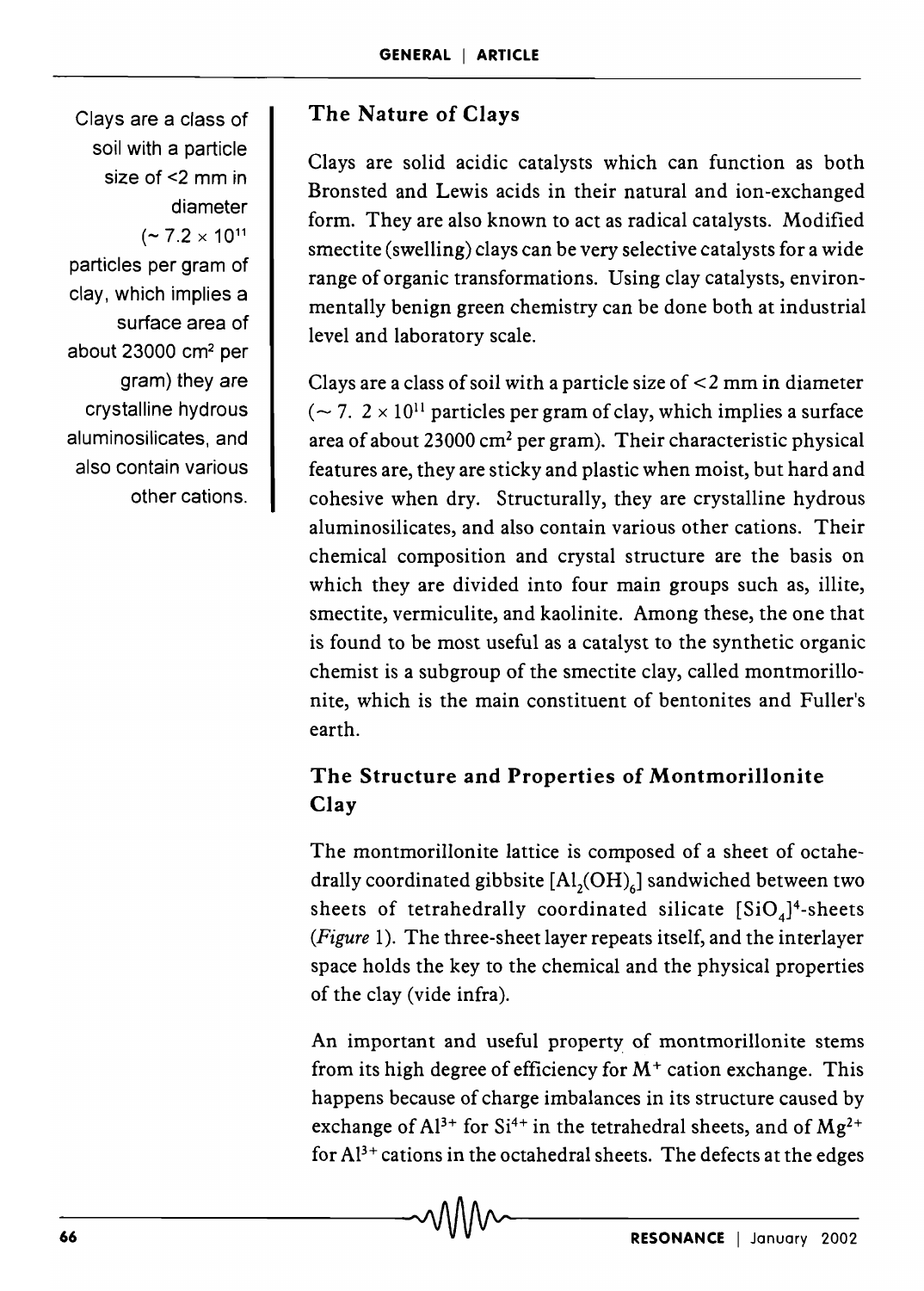

of crystals also add to this imbalance. If approximately 20% of  $Al^{3+}$  positions are replaced by  $Mg^{2+}$ , montmorillonite will gain a cation exchange capacity of 100 millimoles of  $M^+$  per 100 grams of clay. These balancing cations are presumably situated between the lattice layers. On wetting, the layers move apart by the entry of water molecules, thereby the clay swells and the existing interlayer cations become easily exchangeable. The catalytic properties of montmorillonite clay can be greatly manipulated to suit the needs of synthetic organic chemists. Chemically modified clays are considered to be potentially the most cost-effective nanomaterials, and it is estimated that hundreds of millions of dollars worth of clays will be marketed by 2010. A variety of organic reactions have been carried out with great success using such clays as catalysts. Some of these are very briefly described in this article to point out the importance of the efforts of chemists in utilizing clay catalysts for reducing environmental pollution.

The interlayer in montmorillonite clay normally contains Na<sup>+</sup>,  $Ca<sup>2+</sup>$  and  $Mg<sup>2+</sup>$  as compensatory cations for the charge imbalance. When the clay is dry these cations reside in the hexagonal cavities of the silica sheets. However, when it is treated with water, the cations relocate themselves in the interlamellar region and become exchangeable by a variety of both metallic and nonmetallic cations, for example,  $H_3O^+$ ,  $NH_4^+$ ,  $Al^{3+}$ ,  $Fe^{3+}$ ,  $R_4N^+$ , *Figure* 1. *Structure* of *montmorillonite.* 

> **Chemically** modified clays are considered to be potentially the most cost-effective nanomaterials, and it is estimated that hundreds of millions of dollars worth of clays will be marketed by 2010.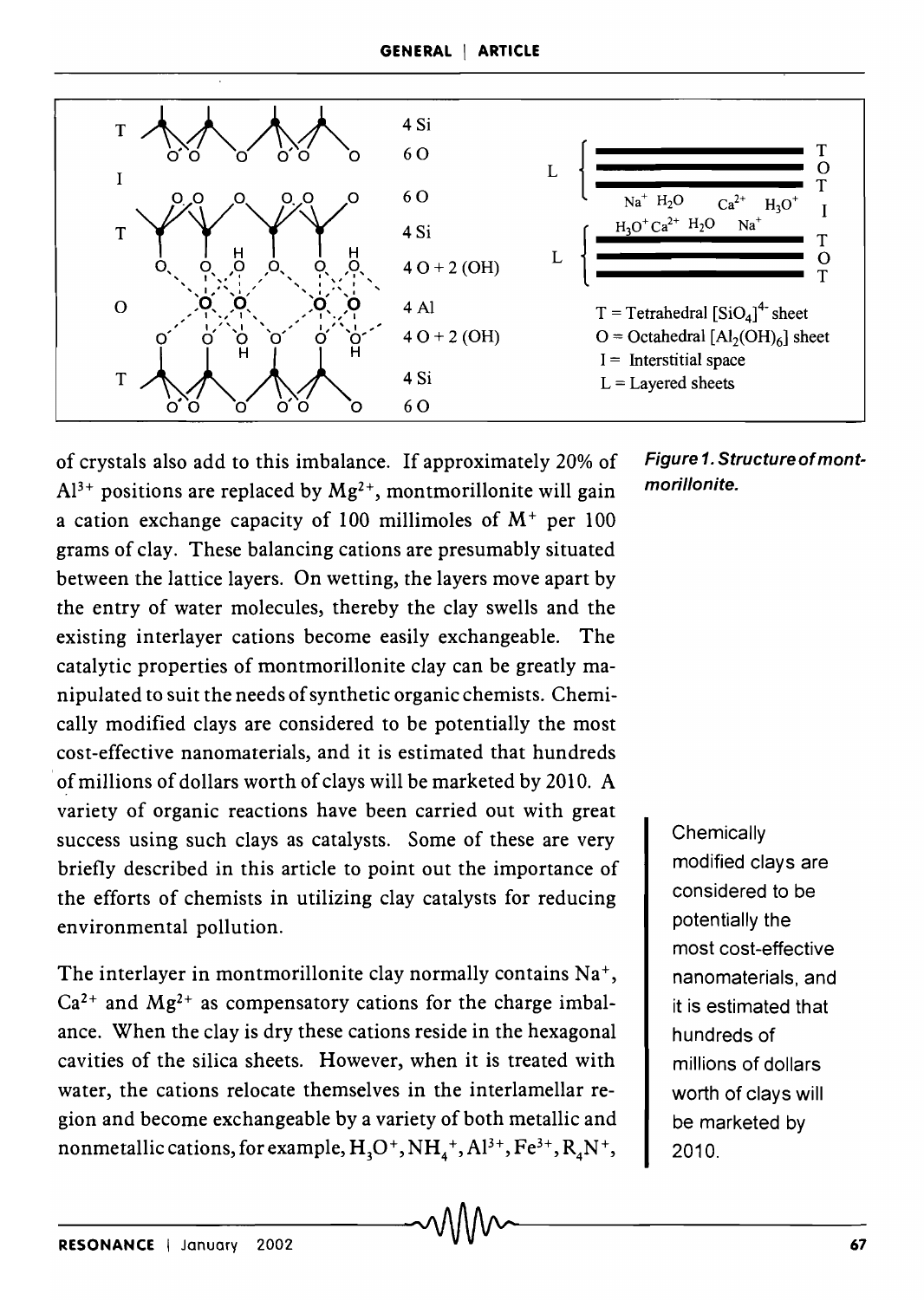Higher levels of Bronsted acidity are achieved when highly polarizing ions such as Cr<sup>3+</sup> have exchanged for Na<sup>+</sup>, Ca<sup>2+</sup>, etc. present in the natural clay, and the water content is low.

 $R<sub>A</sub>P<sup>+</sup>$ , etc. One of the most useful properties of clay minerals lies in this fact.

## The Acidic Character of Clay

Organic reactions that take place under acid catalysis can be very efficiently carried out using clay catalysts, which may function as Bronsted or Lewis acids or both. The Lewis acidity is due to  $Al^{3+}$  and  $Fe^{3+}$  at the crystal edges, and can be further enhanced by exchange of the interlayer cations  $Na<sup>+</sup>$  and  $Ca<sup>2+</sup>$  by  $Al^{3+}$  ions on treating the clay with  $AlCl<sub>3</sub>$  solution.

The Bronsted acid character of clays arises mainly due to the dissociation of the intercalated water molecules coordinated to cations (1). Higher levels of Bronsted acidity are achieved when highly polarizing ions such as  $Cr^{3+}$  have exchanged for Na<sup>+</sup>,  $Ca<sup>2+</sup>$ , etc. present in the natural clay, and the water content is low. Besides the total acidity,

$$
[M(H_2O)_n]^{3+} \xrightarrow{\leftarrow} [M(H_2O)_{n-1}OH]^{2+} + H^+(1)
$$

the surface area and the pore volume in the clay structure also add to the efficiency of the catalyst. Total acidity can be further increased by 'proton-exchange' on treating the clay with dilute acid or driving out  $NH<sub>3</sub>$  by heating the  $NH<sub>4</sub><sup>+</sup>$  ion treated clay. It is clear from this description that strong corrosive acid medium is completely avoided, if we use clay as Bronsted acid instead of mineral acids to achieve the same purpose.

A variety of organic reactions that are catalyzed by Bronsted acids such as  $H_2SO_4$ , HCl, HNO<sub>3</sub>, AcOH, etc. or Lewis acids such as AlCl<sub>3</sub>, TiCl<sub>4</sub>, FeCl<sub>3</sub>, etc. have been shown to take place in clays, especially montmorillonite, more efficiently, i.e., under milder conditions, with greater selectively, better yields, shorter reaction times and so on. Moreover, the work up and purification procedures are simpler as the catalyst is separated easily from the reaction mixture. Because of these reasons, and the fact that the catalyst can be reused or regenerated, the entire synthetic activity is not only economical but also environmentally benign.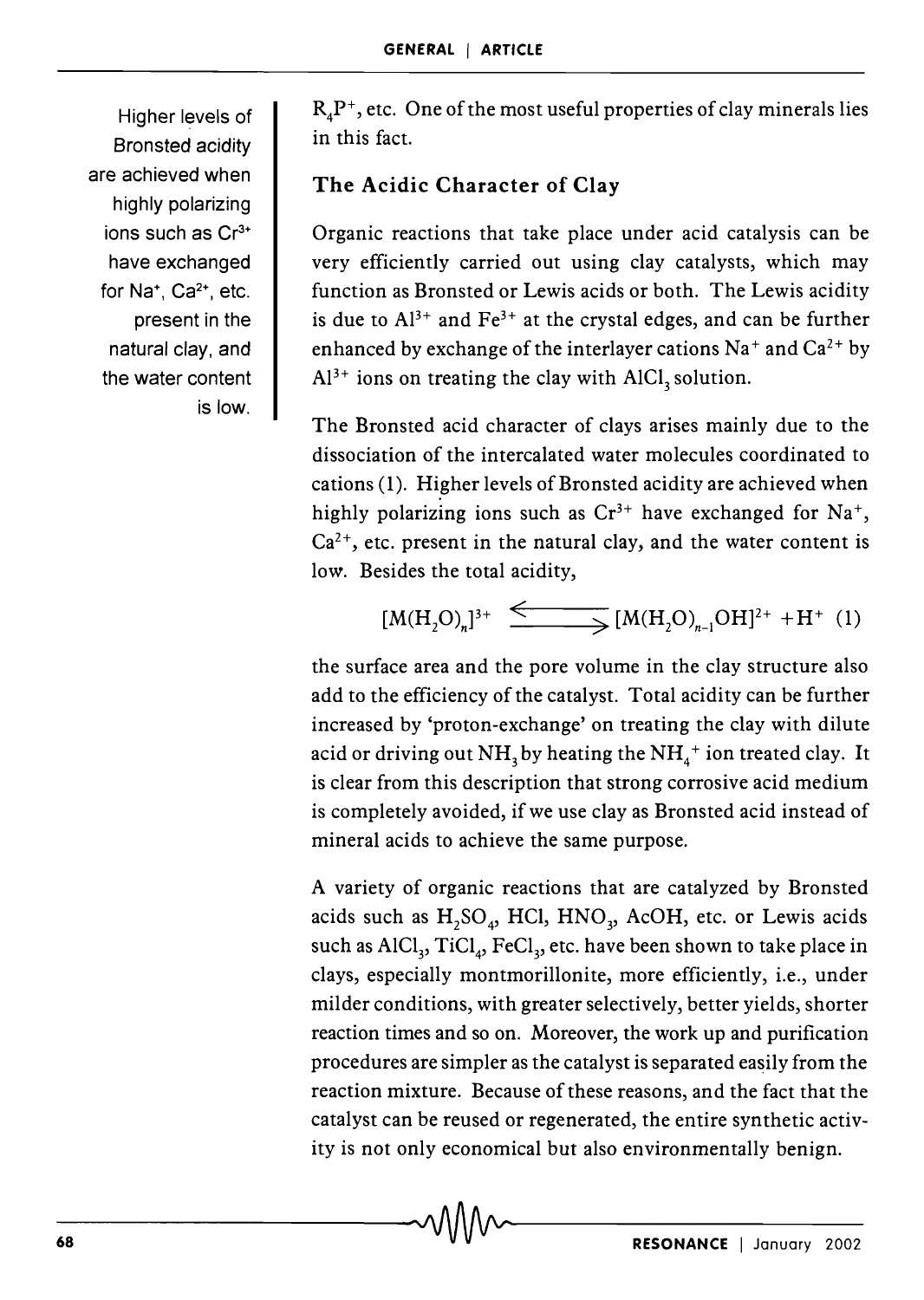The range of reactions that have been successfully performed on clay catalysts includes addition, elimination, addition-elimination, substitution, rearrangement, Diels-Alder reactions, oxidation-reduction and others. It is not possible to give many examples, but an attempt is made to give a few representative reactions that would provide good and sufficient material to gain some insight into this area of organic synthesis.

### Bronsted Acid Catalyzed Reactions

The first step of a reaction catalyzed by Bronsted acid is usually initiated by protonation of the reactant at the reaction site, which is either a double bond (unsaturated functional group) or a heteroatom with nonbonded electrons (usually oxygen, nitrogen or sulphur). The resulting cation then undergoes further transformation. Some examples are given below.

#### *Ether formation*

(a) Mixed or unsymmetrical ethers are efficiently prepared by refluxing a solution of alcohol and olefin in *n*-hexane using  $Al^{3+}$ exchanged montmorillonite.

$$
ROH + \sum_{R^2}^{R^1} \xrightarrow{A1^{3+}-\text{Montmorillonite}} R^{-1}C^{-1}C^{+}R^3
$$

The yields are good in the case of primary alcohols. However, secondary alcohols give low yields, while tertiary alcohols do not give ethers, because dehydration occurs more easily. The olefin should be able to form a relatively stable carbocation intermediate, such as tertiary, benzylic or allylic. This ether forming reaction is far superior to the conventional Williamson's synthesis of such ethers.

$$
H_2C = C \begin{matrix} CH_3 & CH_3 \cdot \text{Mottmoriillonite} \\ CH_3 & \text{dixane}; 60^{\circ}\text{C} \end{matrix} \xrightarrow{\text{CH}_3-O-C-CH_3} C H_3 \begin{matrix} CH_3 & CH_3 \cdot \text{Mottmoriillonite} \\ CH_3 & \text{dixane}; 60^{\circ}\text{C} \end{matrix} \xrightarrow{\text{CH}_3 \times 60\%} C H_3
$$
\n(antiknotk additive)

The range of reactions that have been successfully performed on clay catalysts includes addition, elimination, additionelimination, substitution, rearrangement, Diels-Alder reactions, oxidation-red uction and others.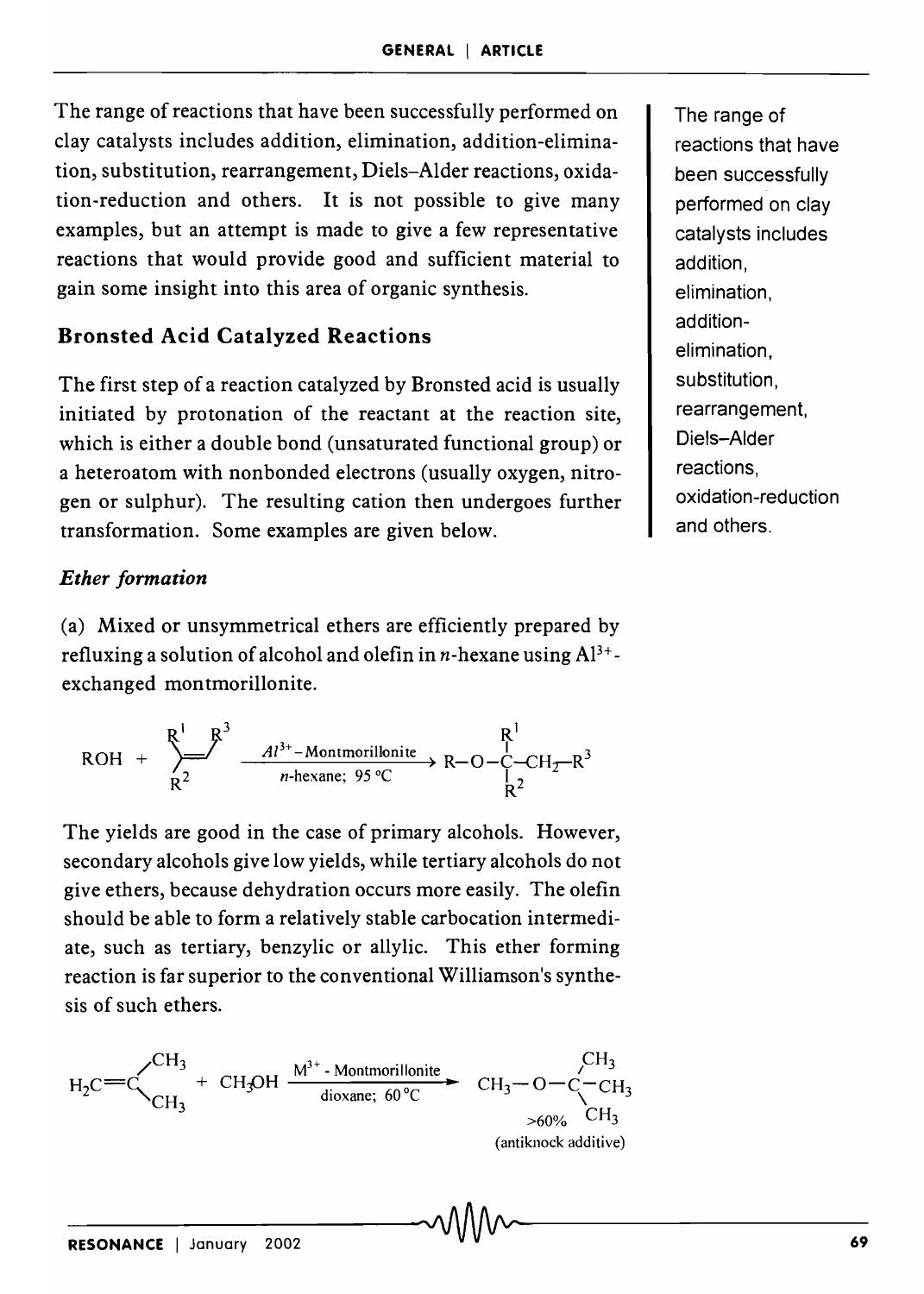(b) By a similar process primary alcohols lead to symmetrical ethers.

$$
R\text{-CH}_2\text{OH} \xrightarrow{Al^{3+}-\text{Montmorillonite}} R\text{-CH}_2\text{-O-CH}_2\text{-R}
$$

(c) Ethers have also been prepared efficiently by the reaction of primary alcohols with orthoesters.

$$
ROH + R^{1}C(OR^{2})_{3} \xrightarrow{\text{Montmorillonite KSF}} R\text{-O-R}^{2} + R^{1}\text{-C-OR}^{2}
$$

(d) Addition to enol ethers takes place smoothly in clay catalysts.



The acetal in the above equation, on treatment with formic acidsodium formate, gives the  $\alpha$ ,  $\beta$ -unsaturated aldehyde, 2-pentenal. Acetals react with allyltrimethylsilane in presence of montmorillonite K-IO to give allylated ethers.

$$
R\text{-CH(OMe)2} + \text{Sime}_3 \quad \xrightarrow{K-10} \text{Me}_3 \text{Si-O-Me} + R\text{-HC} \quad \text{OMe}
$$

(e) Michael addition of silylenol ethers to  $\alpha$ ,  $\beta$ -unsaturated ketones and esters occurs in clay catalysts giving good yield of products.

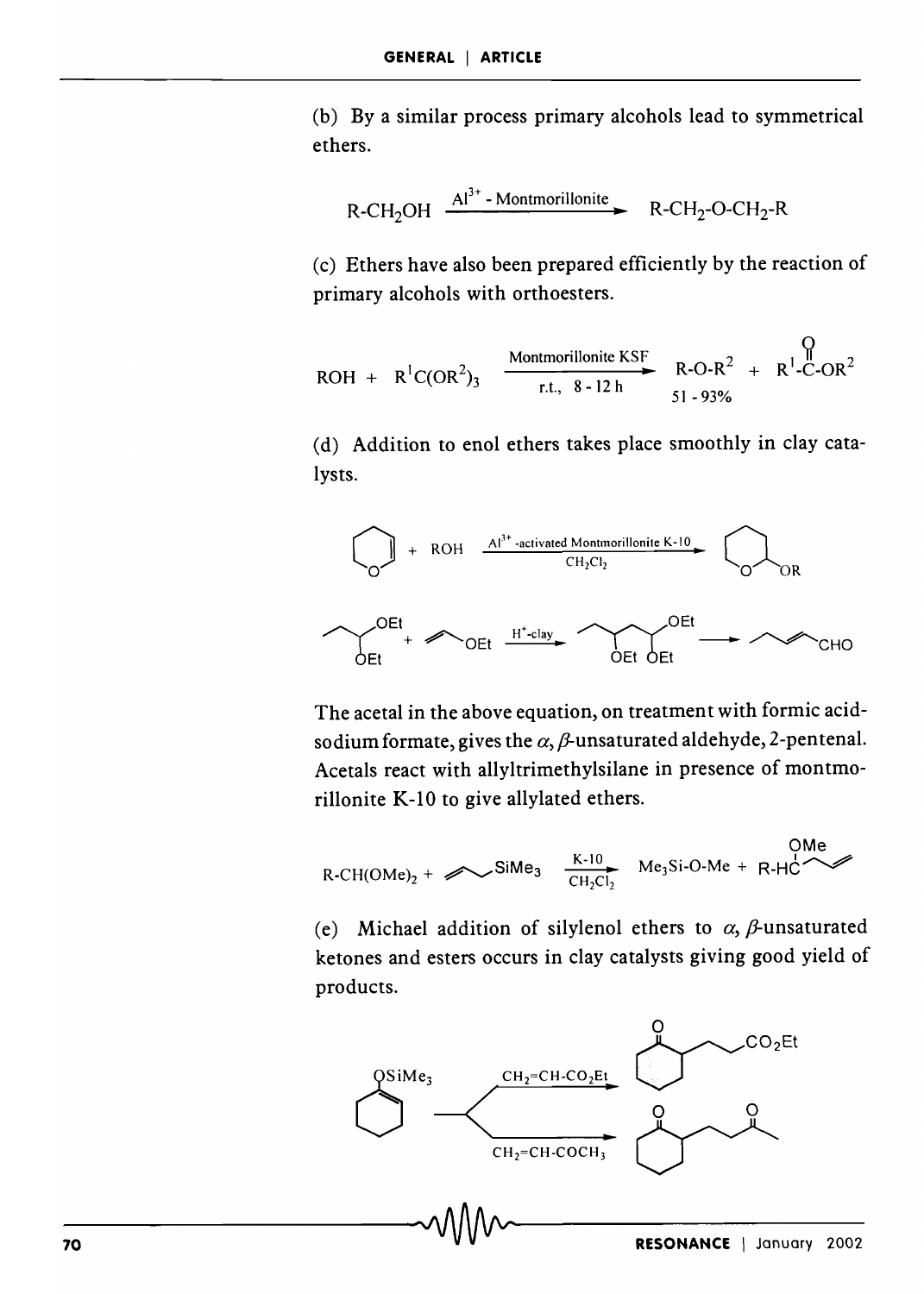### *Esterification*

Conventional esterification methods usually involve the following reaction sequences.

(1) Conversion of a carboxylic acid to its acid chloride followed by treatment of the latter with the desired alcohol in presence of a base, or

(2) Heating a mixture of the carboxylic acid and the alcohol in presence of a dehydrating agent such as conc  $H_2SO_4$ ,  $H_3PO_4$ , silica gel, etc.

In most of these reactions the byproducts and the reactants such as SOCl, or PCl, used in the first method for the preparation of acid chlorides or the concentrated acids used in the second method are highly corrosive and extremely polluting. Avoiding these chemicals totally in synthesis is not only beneficial to the environment, but also cuts the cost of production considerably.

Three methods of clay-catalyzed ester-forming reactions are known.

(1) Addition of carboxylic acid to an olefinic compound leading to ester can be brought about in acid-activated montmorillonite clay as indicated below. The second compound is formed after isomerization of the double bond.

$$
CH_3\text{-COOH} + CH_2=CH_2 \xrightarrow{\text{Montmorillonite K-10}} CH_3\text{-COOCH}_2CH_3
$$
\n
$$
CH_3\text{-COOCH}_2CH_3
$$
\n
$$
A1^{3+}\text{-exchanged clay} \qquad \qquad \text{O-coO} + \qquad \qquad \text{O-coO}
$$

(2) Substitution of alkyl halide by carboxylic acid has been achieved by heating the reactants in presence of acidic clay in an autoclave.

H<sup>+</sup> - Montmorillonitę 200°C, autoclave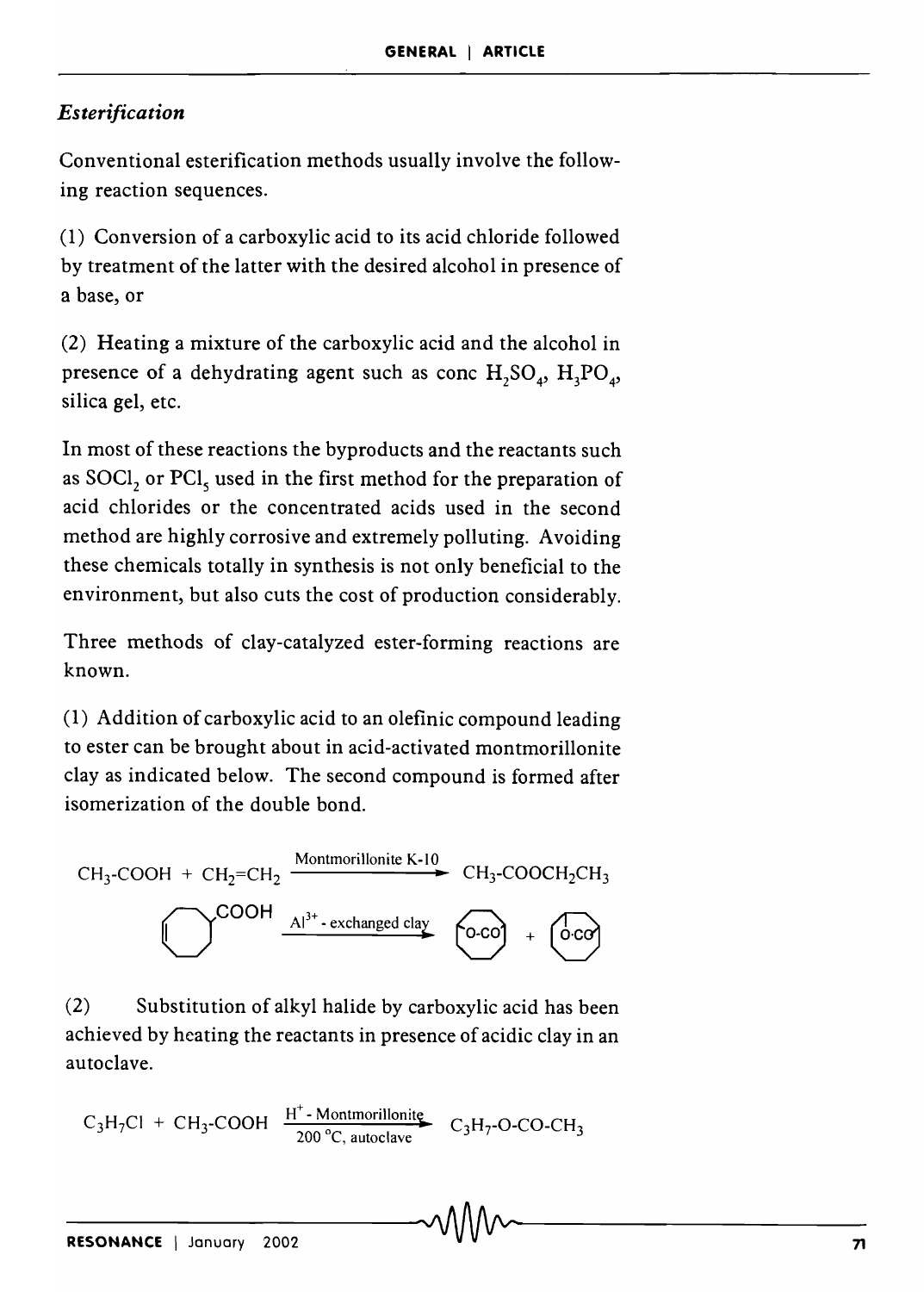Diols can be selectively monotosylated.

(3) Refluxing mixture of alcohols or phenols with carboxylic acids with clay catalysts in solvents leads to esters.

$$
\begin{array}{cccc}\n & R & Q \\
\text{Ph-CH-OH} + \text{CH}_3\text{-COOH} & \xrightarrow{\text{Clay K-10}} & \text{Ph-CH-O-C-CH}_3 \\
\text{Ar-OH} + \text{R-COOH} & \xrightarrow{\text{Al}^{3+}\text{-}\text{Monmorillonite}} & \text{Ar-O-C-R} \\
\end{array}
$$

(4) In an analogous manner, tosyl or sulphonyl esters are prepared in good yields by refluxing alcohols with sulphonic acids using Fe3+ -montmorillonite in ethylene dichloride solvent. Diols can be selectively monotosylated.

R-OH + R'SO<sub>3</sub>H 
$$
\xrightarrow{\text{Montmorillonite}}
$$
 R-O-SO<sub>2</sub>R' + H<sub>2</sub>O  
\nR $\vee$ (CH<sub>2</sub>)n $\cdot$ CH<sub>2</sub>OH + TsOH  $\xrightarrow{\text{Fe}^{3+}}$ -Montmorillonite  
\nOH  
\nCH<sub>2</sub>OH $\cdot$ CH<sub>2</sub>OH $\cdot$ CH<sub>2</sub>OTs

#### *Anhydride Formation*

Another facile dehydration reaction occurring in acid clay medium is the formation of cyclic anhydrides from 5- and 6-carbon dicarboxylic acids. Note that the sensitive double bond in itaconic acid has not isomerized in the anhydride.



#### *Reaction of Alcohols with Ketones and Aldehydes*

Addition of alchols to carbonyl compounds is found to occur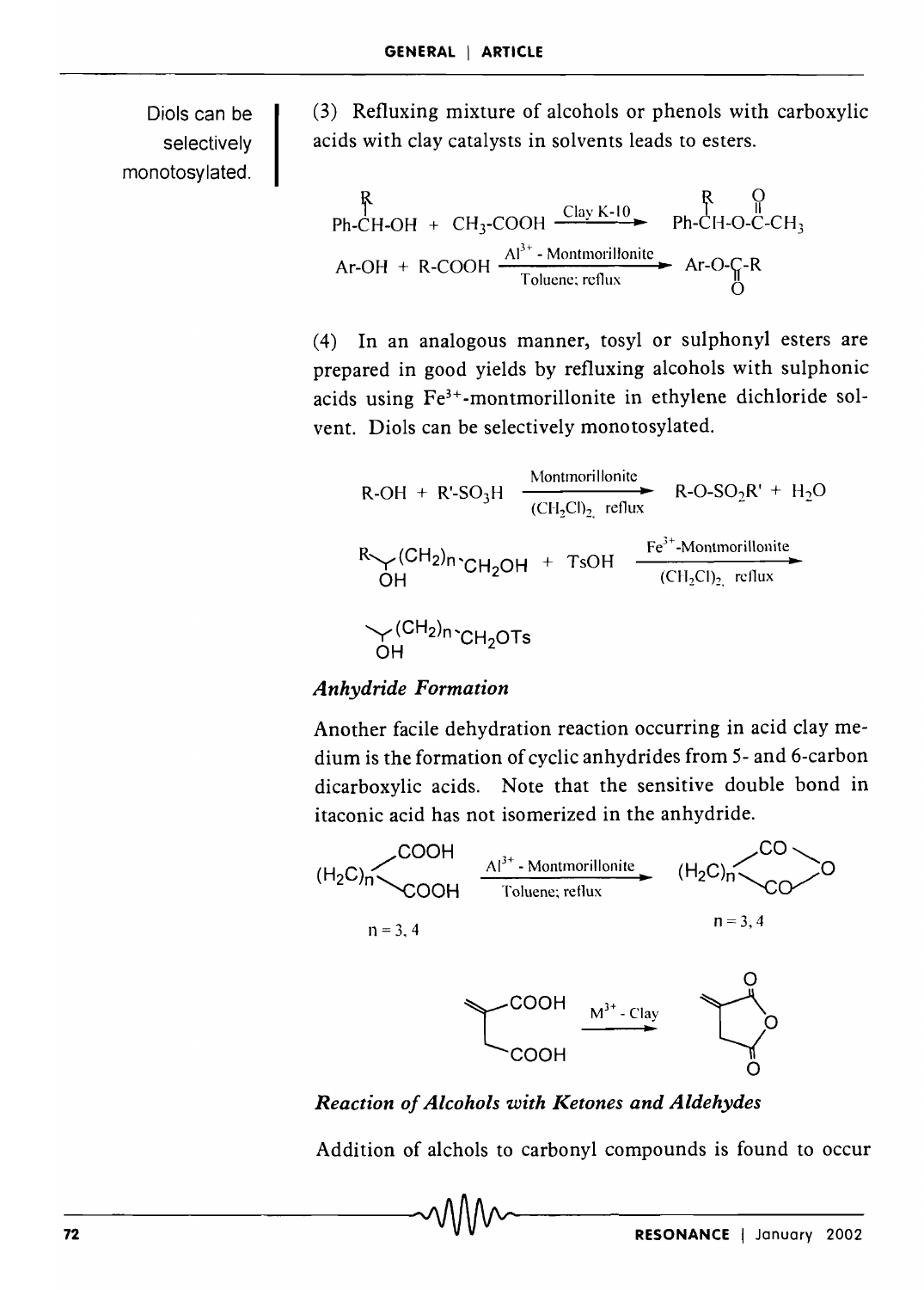easily in the presence of montmorillonite clays. Acetals have been prepared by taking advantage of this fact. Recently, homoallyl alcohols have been observed to add to aldehydes leading to hemiacetal intermediates, which further undergo intramolecular transformation to give Prins-type cyclization products.



The endo:exo ratio can be manipulated by varying the exchanged cations, because the transition state geometry is controlled by the interlayer spacing.

#### **Diels-Alder Addition**

Though the Diels-Alder reaction is a thermally allowed  $[4+2]$ cycloaddition process, it does not occur spontaneously with all dienes and dienophiles. However, the rates of slow reactions are greatly accelerated when they are carried out using clay catalysts even under very mild conditions. Another important and useful finding in these reactions is that the endo:exo ratio can be manipulated by varying the exchanged cations, because the transition state geometry is controlled by the interlayer spacing. (Narrower spacing favours the exo isomer, as it is more compact) than the endo isomer). The catalytic character of clays in these reactions is due to their Lewis acidity.

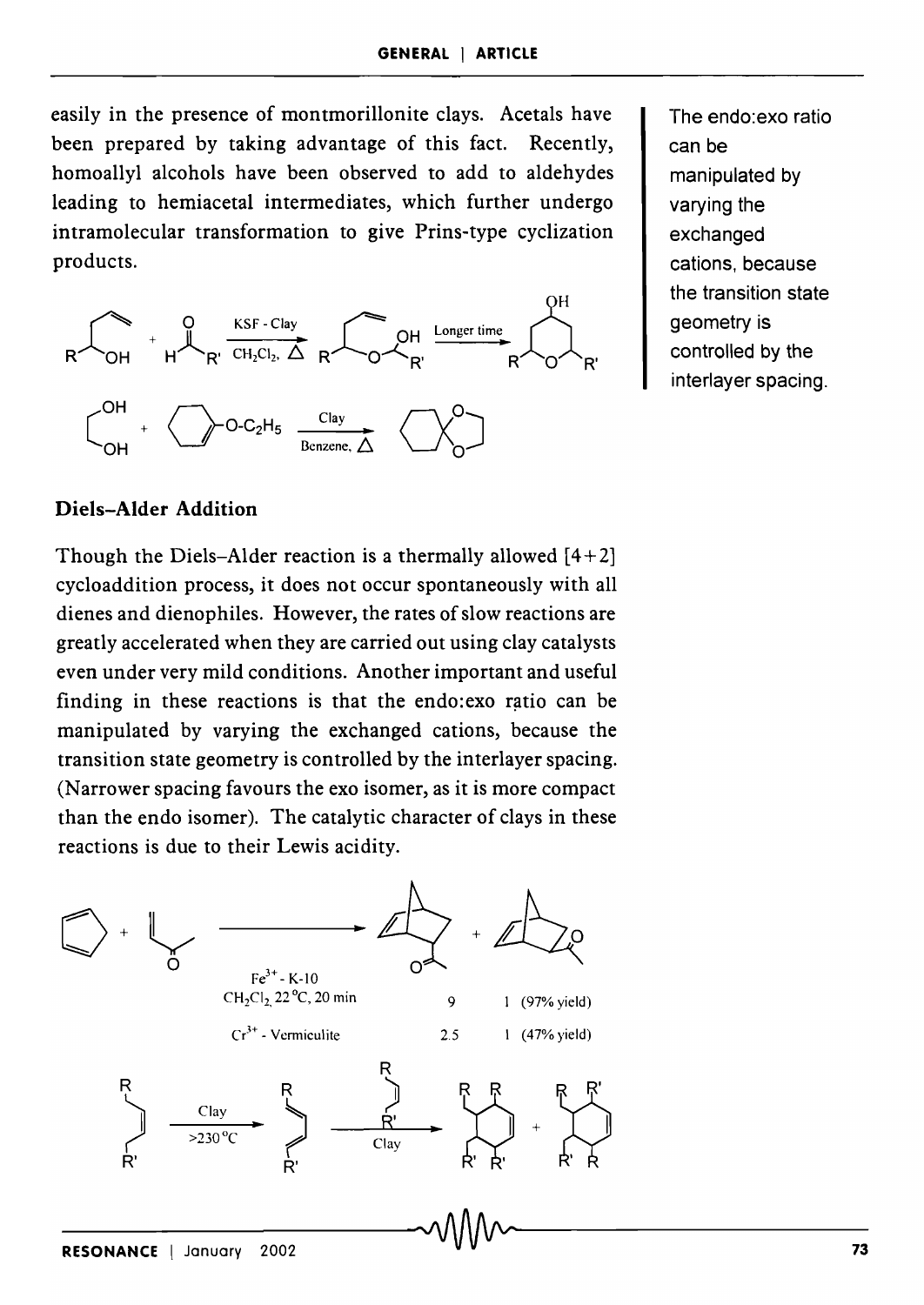Isomerization of n-alkanes to branched chain alkanes in clay media is one of the most important processes in petrochemical industry.

An early Diels-Alder reaction carried out on an industrial scale was the dimerization of oleic acid on montmorillonite, and is schematically presented in the second equation above. (It is presumed that only the first step of dehydrogenation is claycatalyzed, but not the Diels-Alder addition part itself).

## **Rearrangement Reactions**

A good number of rearrangement/isomerization reactions have been carried out using clay catalysts. Isomerization of  $n$ -alkanes to branched chain alkanes in' clay media is one of the most important processes in petrochemical industry.

Clays having either the Bronsted acidity or the Lewis acidity can bring about desired rearrangement/isomerization under very mild conditions. Some examples follow.

#### 1. Pinacol-pinacolone Reaction

This is a common reaction of tertiary 1,2-g1ycols catalyzed by acids, in which an alkyl or an aryl group migrates to an adjacent position. Montmorillonite clay with Bronsted acidity is well suited for catalyzing such reactions, and excellent results have been achieved.

been achieved.

\nOH OH

\nMe-
$$
\left\{\begin{array}{ccc}\n\text{Ph} & \text{Ph} & \text{Ph} & \text{Ph} & \text{Ph} \\
\text{Me-}\text{O} & \text{H}^+ \cdot \text{Montmorillonite} & \text{Me-}\text{O} & \text{Ph} & \text{Me} \\
\text{Ph} & \text{Ph} & \text{Me} & \text{Me} & \text{Me} \\
\text{Ph} & \text{Ph} & \text{Me} & \text{Me} \\
\text{Ph} & \text{Ph} & \text{Ph}\n\end{array}\right.
$$

2. Isomerization of  $\alpha$ -pinene to camphene and longifolene to isolongifolene has been carried out in good yields on acidtreated montmorillonite.

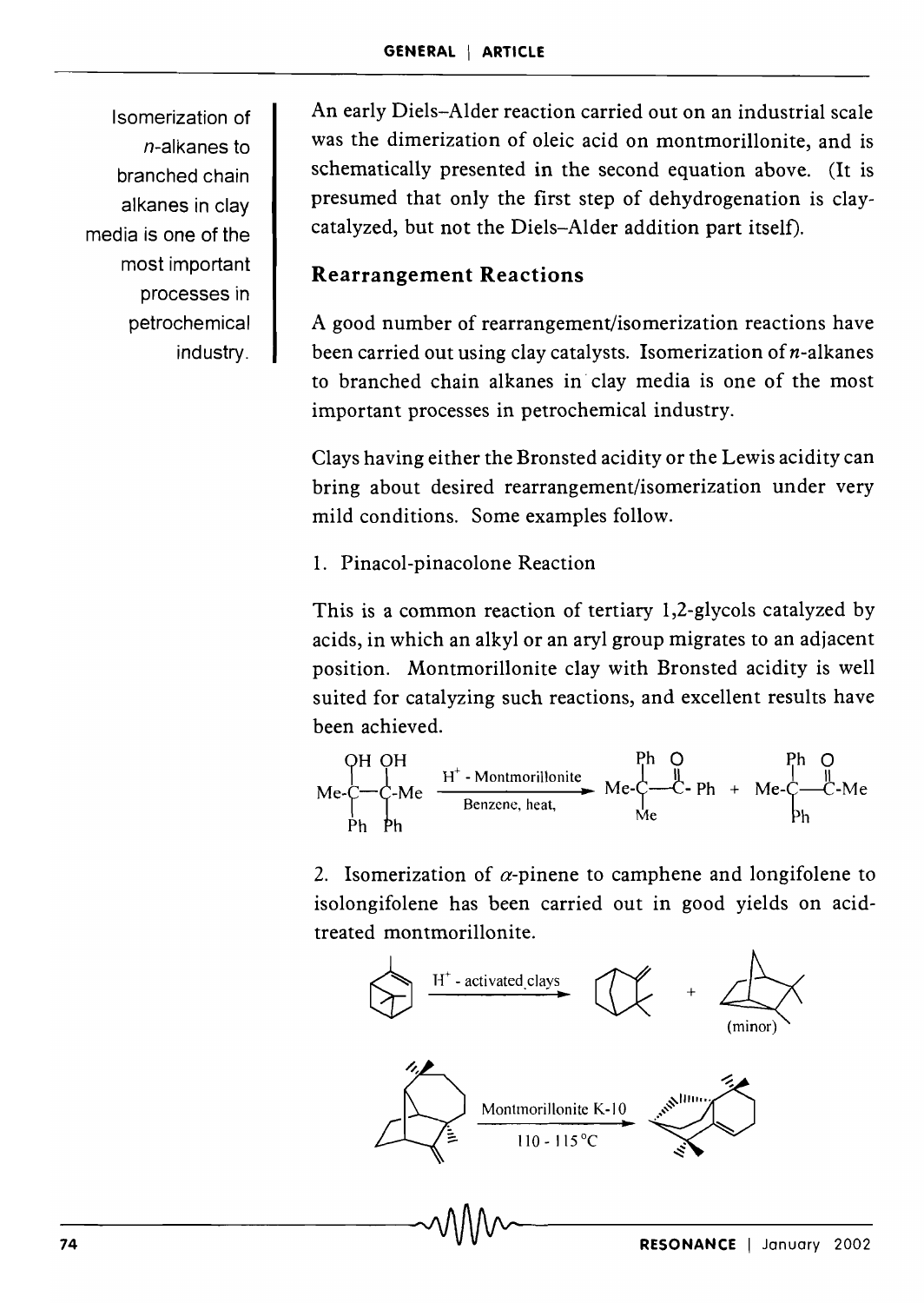3. When aryl allyl ethers are heated on montmorillonite with Bronsted acidity, isomerization takes place with migration of the allyl group to the position ortho to the phenolic OH group. However, the products obtained are not of the Claisen rearrangement type. Longer reaction time finally gives benzopyran derivatives by the addition of  $H+$  to the C=C bond.



4. Transannular isomerization has been observed in germacranolide. It should be noted that the sensitive methylene lactone ring is not affected.



5. An important industrial application of clays can be found in petrochemical processing. Pillared clays<sup>1</sup> which are more stable at higher temperatures ( $>$ 200 °C) are used in petroleum cracking, catalytic reforming and isomerization of n-alkanes to branched chain alkanes that increase the octane number. Conversion of methanol to alkanes and of synthesis-gas to hydrocarbons has also been achieved.

C<sub>4</sub> - to - C<sub>7</sub> *n*-alkanes 
$$
\frac{Ni, Co-H^+
$$
-Montmorillonite}{{(60% yield) (60% yield)}}  
\nCH<sub>3</sub>OH  $\frac{Al^{3+} - \text{Montmorillonite}}{350^{\circ}C}$  C<sub>2</sub> - C<sub>4</sub> alkanes  
\nCO + 2 H<sub>2</sub>  $\frac{Co - \text{Montmorillonite}}{175^{\circ}C}$  C<sub>5</sub> - C<sub>12</sub> alkanes and alkenes

1 Pillaring is a process by which clays are treated with certain inorganic or organic compounds that get into the interlayer space and prevent the collapse of the layers that would result due to removal of the interstitial water when clay is heated to  $>200$  °C. Thus the reactant molecules enter the interlayer space and interact with the Lewis acid sites efficiently).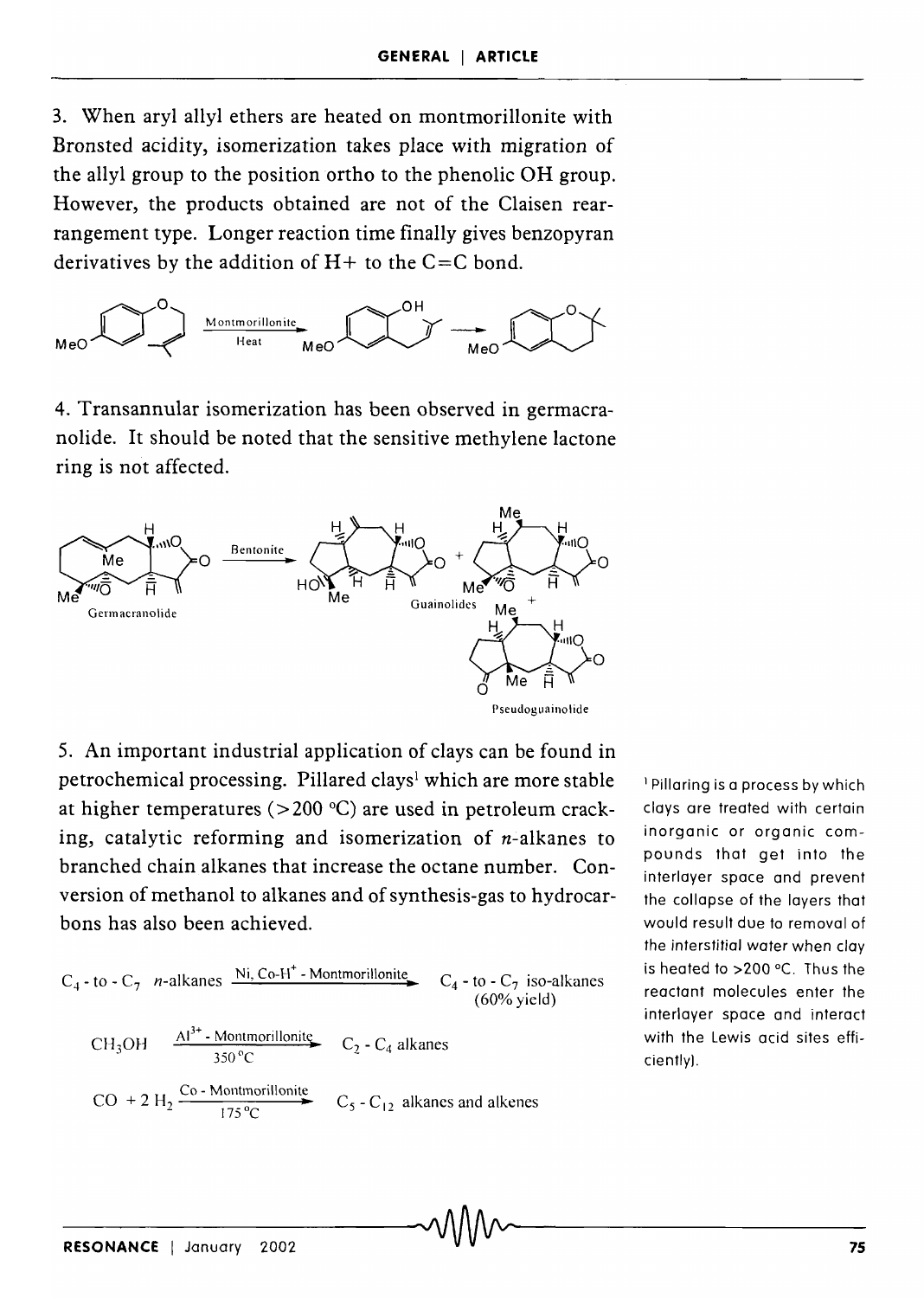Clayfen and claycop are K-10 clay supported iron(lIl) nitrate and copper(lI) nitrate reagents, respectively.

#### Pyrolytic Elimination

Esters on pyrolysis eliminate elements of acid to give olefins. These reactions require temperatures  $>400$  °C in the absence of catalyst. However, using aluminum-exchanged montmorillonite, the same result can be achieved in refluxing xylene  $(-150 °C)$ .



#### Oxidation-reduction Reactions

Clayfen and claycop are K-I0 clay supported iron(III) nitrate and copper(II) nitrate reagents, respectively. Both are found to be excellent oxidizing reagents for alcohols, thio-compounds and many others.

OH R-CI+-R' Clayfen or Claycop **•**  Hexane, reflux o II R-C-R' A 0 Clayfen or Claycop Ar-CHO r-CH2 **H ..**  R-SH Hexane, reflux Clayfen or Claycop **..** Solvent, r.t. R-S-S-R

#### Formylation of Phenols

Phenols have been formylated by reaction with formaldehyde using clay catalyst-controlled by  $R_3N$ . The introduction of the -CHO group instead of the usual -CH<sub>2</sub>OH is also noteworthy here, which means there is an oxidation step at some stage.



## Suggested Reading

- [1] R W McCabe, Clay Chemistry, *Inorganic Materials,*  D W Bruce and D O'Hare (Editors), John Wiley, New York,1992.
- [2] M Balogh and P Laszlo, *Organic Chemistry Using Clays,* Springer, New York, 1993.
- [3] P T Anastas and T C Williamson, *Green Chemistry. Frontiers in Benign Chemical Syntheses andProcesses,*  Oxford University Press, Oxford, 1998.